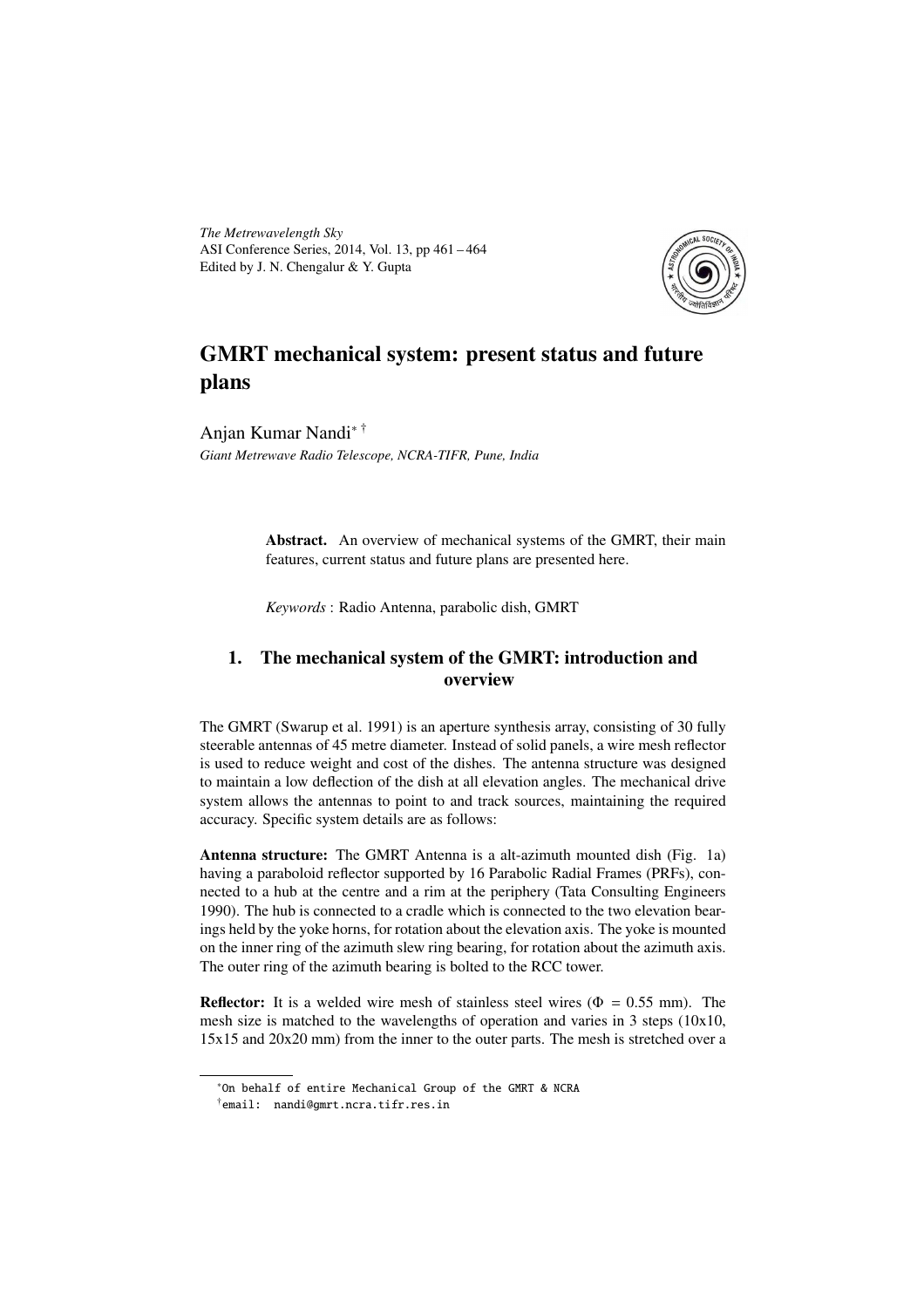462 *Anjan Kumar Nandi*





rope truss which is a grid of wire ropes laid in radial and circumferential directions, interconnected at nodal points, and mounted on the PRFs (Fig. 2b). The PRFs (whose top chord is a parabola, Fig. 2c) and radial ropes gives curvature in the radial direction. The rope truss is pulled at the nodes to give curvature in the circumferential direction. By this arrangement, we get a series of plane facets which approximate a paraboloid, with rms error 10 to 20 mm. This scheme known as SMART (Stretched Mesh Attached to Rope Trusses), is a unique feature of the GMRT, and allows a very low solidity ratio (0.05 - 0.11) to be achieved. This reduces weight and wind load of the reflector, thereby reducing size and weight of the backup structure, and results in drive units of much lesser rating.

Mechanical drive system: This steers the antenna in the Azimuth and Elevation axes, for slewing as well as tracking operations. DC Servo motors with fail safe electromagnetic brakes coupled with speed reduction gearboxes are used for driving the antennae. By default, the brakes are applied, and are released for antenna movement. The elevation drive system consists of a pin type bull gear mounted on the cradle and driven by two pinions. When the pinions rotate, cradle and dish rotate around the elevation axis. The azimuth drive system has a bull gear (outer ring of slew ring), driven by two pinions, mounted on the yoke. While rotating on their axis, the pinions go around the bull gear on a planetary configuration, making the yoke (and dish) rotate in azimuth. For both the axes, the two drive pinions are coupled with a common bull gear which exerts torque in the opposite direction. This ensures both the pinions are always pressed on the bull gear teeth, thereby eliminating backlash in the drive system: in the no load condition, the torques are equal and opposite and the antenna does not move; for a change in load in a given direction, one motor increases its torque while the other reduces its torque by the same amount, which produces a net torque causing the antenna to move. The counter torque arrangement of the servo system calculates and ensures the necessary torque for both the motors independently. A cable wrap arrangement is provided to avoid cable damage during rotation. Limit switches are provided to stop antenna movement when operational limits are exceeded.

Feed drive system: Four feeds are mounted 90 degrees apart on a rotating feed turret at which is rotated by a feed gearbox and induction motor drive. When a particular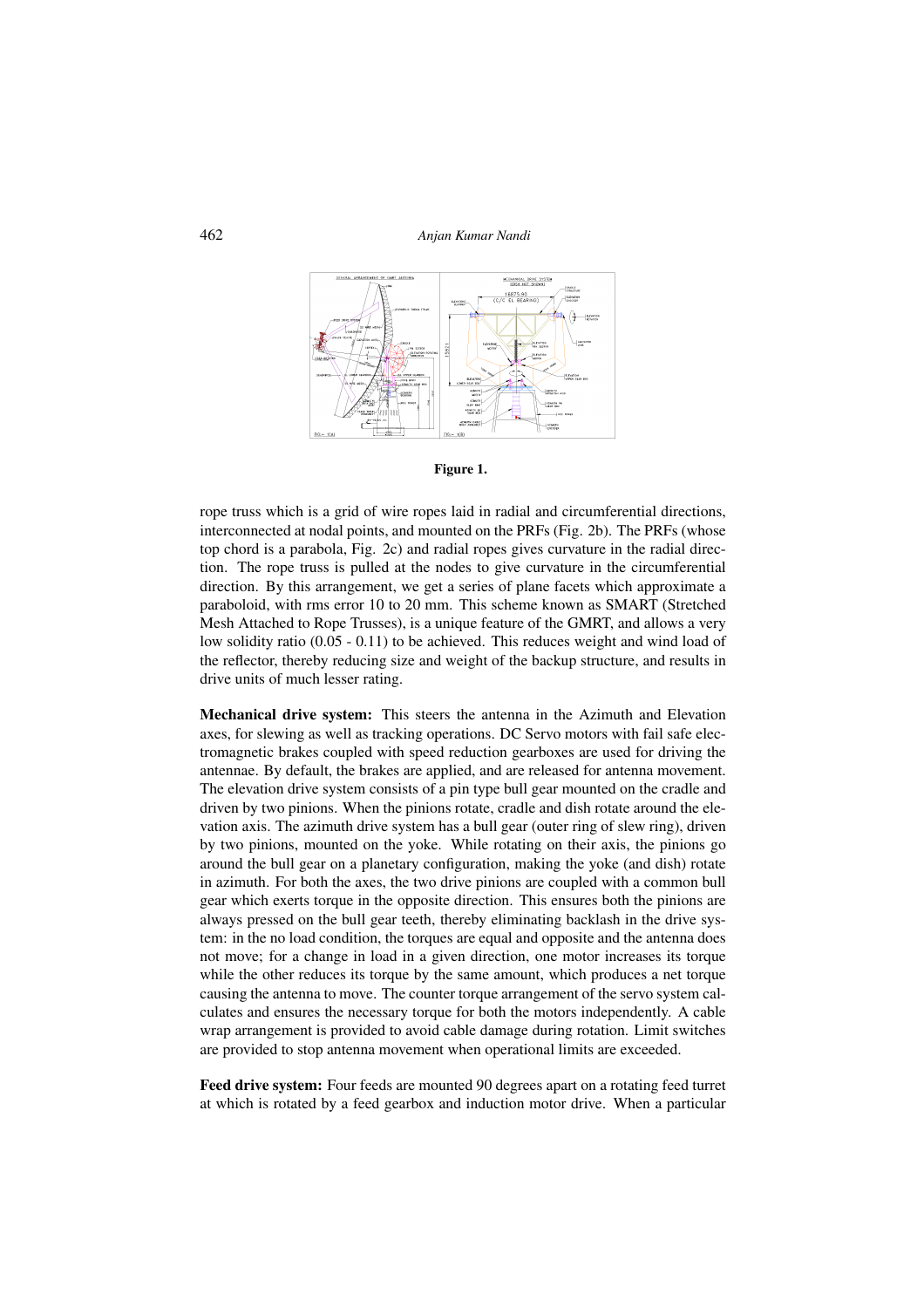#### *GMRT mechanical system* 463



Figure 2.

Table 1. Technical specifications of the GMRT antenna.

|    | Aperture/Focus distance    | $1590 \text{ m}^2$ / 18540 mm                                                     |
|----|----------------------------|-----------------------------------------------------------------------------------|
| 2  | Feed support/Feed Types    | Quadripod / Feeds: 150, 610/233, 327 & 1420 MHz                                   |
| 3  | Steerability               | Azimuth : +/- 270 <sup>0</sup> ; Elevation : +15 <sup>0</sup> to 110 <sup>0</sup> |
| 4  | <b>Azimuth Speed</b>       | Track: 150 arcmin/min to 5 arcmin/min; Slew: $30^{\circ}$ /min                    |
| 5  | <b>Elevation Speed</b>     | Track: 15arcmin/min to 5arcmin/min; Slew: $20^{\circ}$ /min                       |
| 6  | Slewing speed              | Azimuth: $30^{\circ}/\text{min}$ ; Elevation: $20^{\circ}/\text{min}$             |
|    | Total gear reduction ratio | Azimuth: 18963; Elevation: 25162                                                  |
| 8  | Peak Torque (1:1 axis)     | Azimuth: 80100 kgf.m; Elevation: 74000 kgf.m                                      |
| 9  | Mesh size (mm)             | Inner 1/3:10x10; Middle 1/3:15x15; Outer 1/3:20x20                                |
| 10 | Safe Wind speed            | Track: $\langle$ = 40 kmph; Slew: $\langle$ = 80 kmph; Survival: 133 kmph         |
| 11 | Tracking accuracy          | 1 arc min/min (wind $<$ 20 kmph)                                                  |
| 12 | Total Weight on tower      | 122 MT                                                                            |

feed is positioned at focus, its phase center coincides with the focal point. Limit switches prevent excess rotation. and an incremental encoder (1 arc-sec) is provided for feed positioning.

Operation & Maintenance: Checking and maintenance of the drive system components, limit switches, gearboxes etc. is carried out periodically. Corrosion in the structural elements and health of the painting are checked at regularl intervals and corrective action is taken as and when required. After 15 years of service, the gear box replacement has become essential. New gearboxes and spares (for both axes) have been developed, using local vendors within the country. These are presently under trial.

## 2. Future plans

As part of the upgrade of the GMRT (Gupta, this volume), several improvements are envisaged for the mechanical system:

Antennas structure and surface improvements: Corrosion damage is a major source of problems. Work is underway to rectify / replace those pipe members of the antennae structure where corrosion damage is significant. To reduce corrosion problems for the future, it is proposed to upgrade the painting scheme with a 350  $\mu$